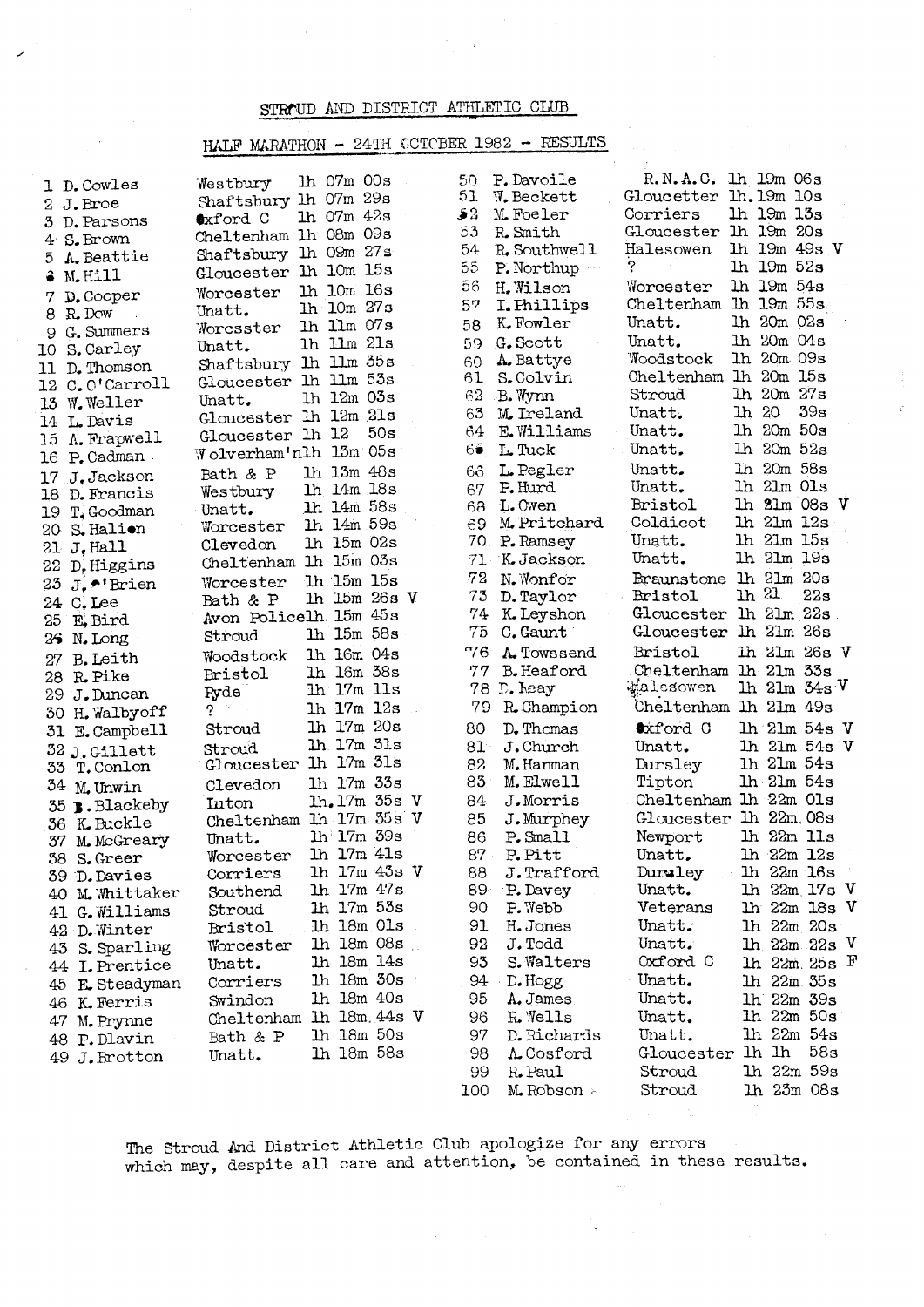| 101 J. Gunstone                                      | Gloucester 1h 23m 19s |                  |  | 151 D. Proffitt        | Newport H               |                | lh 26m 54s     |                     |   |
|------------------------------------------------------|-----------------------|------------------|--|------------------------|-------------------------|----------------|----------------|---------------------|---|
| 102 M. Heath                                         | Gloucester 1h 23m 29s |                  |  | 153 R. Hall            | Unatt.                  |                | lh 26m 56s     |                     |   |
| 103 A. Stephens                                      | Westbury              | lh 23m 42s       |  | 153 J.Eliot            | Bredon                  |                | lh 26m 58s     |                     |   |
| 104 T. Hoskinson                                     | Avon Policelh 23m 42s |                  |  | 154 G. Whalley         | Caldicot                |                | lh 27m 06s     |                     |   |
| 105 S. James                                         | Unatt.                | lh 23m 50s       |  | 155 T.Cox              | Unatt.                  |                | lh 27m 07s     |                     |   |
| 106 B. Walker                                        | Unatt.                | $1h$ $23m$ $51s$ |  | 156 A. Merritt         | Unatt.                  |                | $1h$ 27m $12s$ |                     |   |
| 107 N. Baker                                         | Oxford                | $1h$ $25m$ $56s$ |  | 157 M. Charles         | Newport                 |                | lh 27m 17s     |                     |   |
| 108 T. Thackray                                      | Unatt.                | lh 23m 10s       |  | 158 K. Willey          | Stroud                  |                | lh 27m 19s     |                     |   |
| 109 R. Hadrell                                       | Cheltenham lh 24m 16s |                  |  | $159$ A. Lunnon        | Shaftsbury              |                | lh 27m 20s     |                     |   |
| 110 A. Peters                                        | Cheltenham lh 24m 24s |                  |  | 160 A. Etheridge       | Smiths                  |                | lh 27m 21s     |                     |   |
| 111 A. Hotterley                                     | Unatt                 | - 1h 24m 37s     |  | 161 R. Whitney         | Unatt                   |                | lh 27m 24s     |                     |   |
| 112 C. MOules                                        | Unatt                 | lh 24m 38s       |  | 162 J. Carpenter       | Unatt                   | <b>Ih</b>      | 27m 26s        |                     |   |
| 113 K. Hall                                          | White Horselh 24n 41s |                  |  | 163 D. Tsakarisianos   | Glos.                   |                |                | 1h 27m 27s FV       |   |
| 114 J. Davis                                         | Woodstock             | $1h$ $24m$ $42s$ |  | 164 K. Williams        | $2 \times$              |                |                | lh 27m 29s          |   |
| 115 K. Irwin                                         | Unatt                 | lh 24m 43s       |  | 165 D.Rolfe            | Unatt                   |                | lh 27m 31s     |                     |   |
| 116 J. Hicks                                         | Unatt                 | lh 24m 52s       |  | $166$ C.Cook           | Westbury                |                | $1h$ 27m $33s$ |                     |   |
| 117 C.Riley                                          | Unatt                 | lh 24m 55s       |  | 167 C.Gale             | Unatt                   |                |                | lh 27m 34s V        |   |
| 111 N. Peace                                         | Dursley               | lh 24m 56s V     |  | 168 A.While            | Gloucester lh 27m 34s   |                |                |                     |   |
| 119 R. Williams                                      | Cheltenham lh 24m 57s |                  |  | 169 S. Jackson         | Bristol                 |                |                | lh 27m 37s V        |   |
| 120 T. Wadley                                        | Unatt                 | $1h$ 25 $m$ 00s  |  | 170 D.Dowdeswell       | Swindon                 |                |                | lh 27m 39s V        |   |
| 121 S. Godwin                                        | Unatt                 | $1h$ $25m$ $04s$ |  | 171 $A$ . Beard        | Unatt                   |                | lh 27m 42s     |                     |   |
| 122 M. Booth                                         | Unatt.                | lh 25m 07s       |  | 172 R. Edmunds         | Bowater                 |                |                | lh 28m 00s          |   |
| 123 R. Logan                                         | Solihull              | lh 25m 10s       |  | $173$ R. Webb          | Westbury                |                |                | $lh$ 28 $m$ 06s $V$ |   |
| 124 $\Lambda$ . Dale                                 | Unatt                 | lh 25m lls       |  | 174 D. Pickett         | Newport                 |                |                | $lh$ 28m $08s$ V    |   |
| 125 M. Knight                                        | Avon Policelh 25m lls |                  |  | 175 N. Mahy            | Unatt                   |                | lh 28m 09s     |                     |   |
| 126 M. Morgan                                        | Bristol               | $1h$ 25m $12s$ V |  | 176 E.Humphreys        | Unatt                   |                | 1h 28m 11s     |                     |   |
| $127$ $\lambda$ . Charm                              | Unatt                 | $1h$ $25m$ $21s$ |  | 177 R. Phillips        | Chletenham 1h 28m 26s V |                |                |                     |   |
| 128 A.Green                                          | Westbury              | 1h 25m 26m       |  | 178 J.Gardiner         | Worcester               |                |                | lh 28m 34s          |   |
| 129 Gisbourne                                        | Unatt                 | lh 25m 28s       |  | $179$ J. Kelly         | Unatt                   |                |                | lh 28m 38s          |   |
| 130 T. Evans                                         | Unatt                 | lh 25m 31s       |  | 180 A. Tait            | .Unatt                  |                | lh 28m 52s     |                     |   |
| 131 G. Fitzpatrick Unatt                             |                       | lh 25m 34s       |  | 181 M. Adams           | Unatt                   |                |                | 1h 28m 54s V        |   |
|                                                      | Unatt.                | lh 25m 49s       |  | 182 G. Hughes          | Unatt                   |                | lh 28m 58s     |                     |   |
| 132 T. Wallington<br>133 M. Ball<br>$\sim$ $\lambda$ | Bath                  | $lh$ 25m 50s     |  | 183 S. Wheeler         | Unatt                   |                |                | lh 29m 05s          |   |
|                                                      |                       | lh 25m 51s       |  |                        | Stroud                  |                |                |                     |   |
| 134 M. Shean                                         | Unatt                 |                  |  | 184 J.Renowden         |                         |                |                | $1h$ 29m 07s V      |   |
| 135 T. Millis                                        | Worcester             | $1h$ $25m$ $56s$ |  | 185 B. Kirkwood        | Unatt                   |                |                | $1h$ 29m $13s$      |   |
| 136 A. Ashenford                                     | Unatt                 | $lh$ $25m$ $58s$ |  | 186 J. Hughes          | Cambridge               |                |                | lh 29m 19s          |   |
| 137 K. Bufton                                        | Worcester             | lh 25m 58s       |  | 187 M. Panton          | Westbury                |                |                | lh 29m 21s          |   |
| 138 D. Pugsley                                       | Bowater               | lh 25m 59s       |  | 188 D.Green            | Whitchurch lh 29m 21s   |                |                |                     |   |
| $139$ A. Jones                                       | Unatt                 | lh 26m 00s       |  | 189 D. Brown           | Unatt                   |                |                | lh 29m 24s          |   |
| 140 C. Cowan                                         | Westbury              | 1h 26m 00s       |  | 190 J. Williams        | Gloscester lh 29m 27s V |                |                |                     |   |
| 141 D. Barnes                                        | . Unatt               | lh 26m 04s       |  | 191 K.Harrison         | Unatt                   | 1 <sub>h</sub> |                | 29m 30s             |   |
| 142 P. Williams                                      | ?                     | 1h.26m.04s.      |  | 192 C. Skuse           | Gloucester 1h 29m 31s   |                |                |                     |   |
| 143 A. Macartney                                     | . Unatt               | lh 26m 12s       |  | 193 N. Anyam           | Unatt                   |                |                | lh 29m 33s          |   |
| 144 G. Hindes                                        | Unatt                 | lh 26m 16s       |  | 194 R. Hooper          | Hereford                |                |                | lh 29m 33s          |   |
| 145 A. Roberts                                       | Stroud                | lh 26m 21s       |  | 195 K. Whelan          | Unatt                   |                |                | $1h$ 29m $37s$      |   |
| 146 B. Morris                                        | Corriers              | lh 26m 29s V     |  | 196 N. Burby           | Gloucester 1h 29m 41s   |                |                |                     |   |
| 147 T. Ulapham                                       | Unatt                 | lh 26m 33s       |  | 197 G. Scott           | Unatt                   |                | lh 29m         |                     | V |
| 148 D. Pendlebury Beddau                             |                       | $lh$ 26m $4ls$ V |  | 198 J.Watson           | Unatt                   |                | lh 29m 45s     |                     |   |
| 149 R.Ellis                                          | Stroud                | $lh$ 26m 46s $V$ |  | 199 D. Holder          | Unatt                   |                |                | lh 29m 47s          |   |
| 150 D. Buckle                                        | Stroud                | $lh$ 26m $5ls$   |  | $200 \text{ A.}$ Byrne | Marathon                |                |                | $1h$ $29m$ $52s$    |   |

## A Note For Your Diary

Annual Open Cross Country Races

Saturday 24th February 1983

 $1<sub>pm</sub>$ 

All agegroups (not Junior Men) including Under lls Prizes and medals, also Team prizes

For further details, see Athletics Weekly

 $\sim 10^{-11}$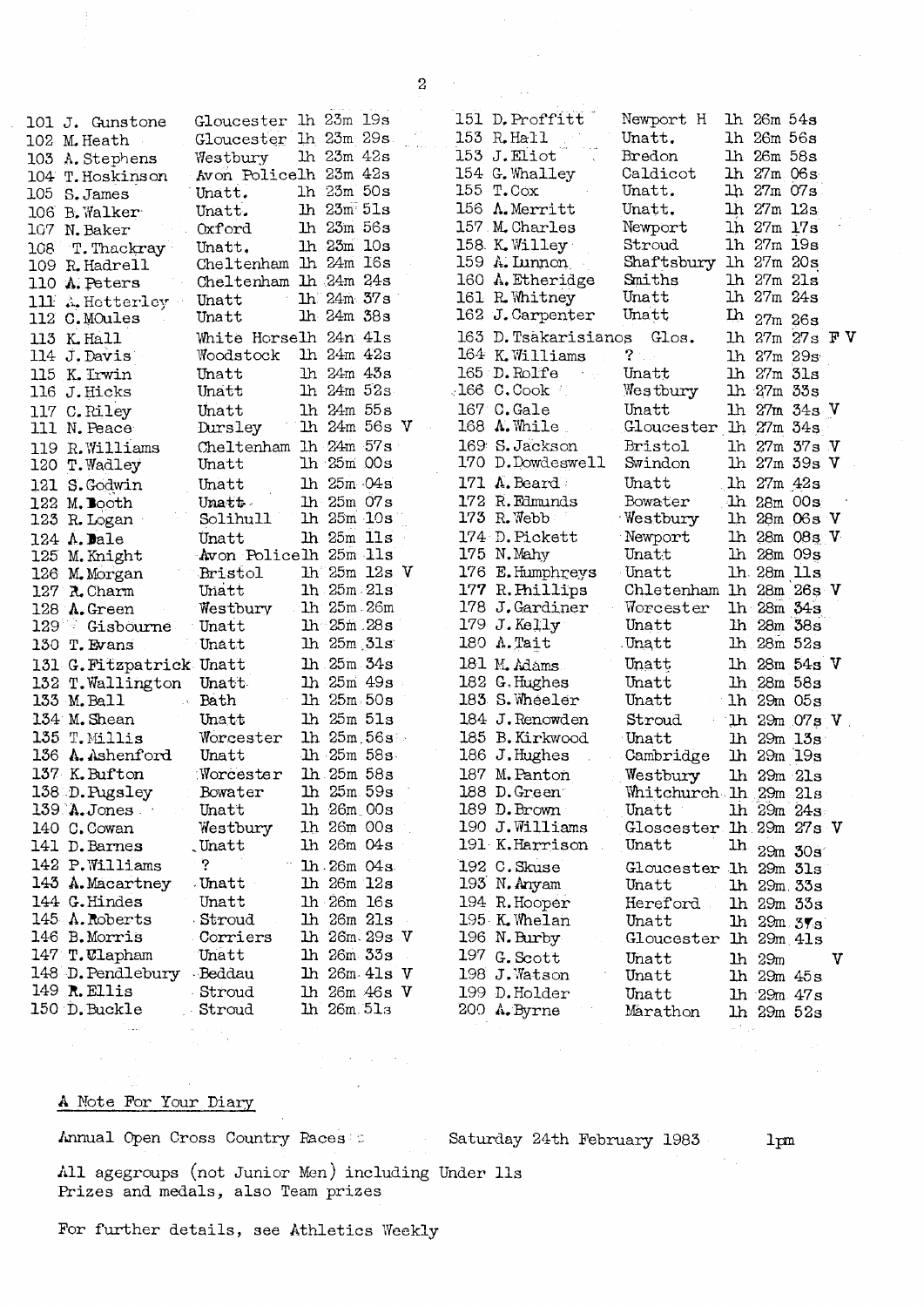|                   | Unatt                                                                                                                                                                                                                                                                                                                                                                                                                                                                                                                                                                                                                                                                                                                                                                                                |                                                                                                                                                                                                                                                                                                                           |                                                                                                                                                                                                        |                                                                                                                                                                                                                                                      |                                                                                                                                                                                                          |                                                                                                                     |           | Unatt                                                                                                                                                                                                                                                                                                                                                                                                                                                                                                                                                                                                                                                                                                                                                                                                                                                                       |                                                                                                                                                                                                                                                                                           |                                                                                                                                                                                                    |                                                                                                                                                                                                                                  |                                                                                                                                                                                                                                                                                                                               |
|-------------------|------------------------------------------------------------------------------------------------------------------------------------------------------------------------------------------------------------------------------------------------------------------------------------------------------------------------------------------------------------------------------------------------------------------------------------------------------------------------------------------------------------------------------------------------------------------------------------------------------------------------------------------------------------------------------------------------------------------------------------------------------------------------------------------------------|---------------------------------------------------------------------------------------------------------------------------------------------------------------------------------------------------------------------------------------------------------------------------------------------------------------------------|--------------------------------------------------------------------------------------------------------------------------------------------------------------------------------------------------------|------------------------------------------------------------------------------------------------------------------------------------------------------------------------------------------------------------------------------------------------------|----------------------------------------------------------------------------------------------------------------------------------------------------------------------------------------------------------|---------------------------------------------------------------------------------------------------------------------|-----------|-----------------------------------------------------------------------------------------------------------------------------------------------------------------------------------------------------------------------------------------------------------------------------------------------------------------------------------------------------------------------------------------------------------------------------------------------------------------------------------------------------------------------------------------------------------------------------------------------------------------------------------------------------------------------------------------------------------------------------------------------------------------------------------------------------------------------------------------------------------------------------|-------------------------------------------------------------------------------------------------------------------------------------------------------------------------------------------------------------------------------------------------------------------------------------------|----------------------------------------------------------------------------------------------------------------------------------------------------------------------------------------------------|----------------------------------------------------------------------------------------------------------------------------------------------------------------------------------------------------------------------------------|-------------------------------------------------------------------------------------------------------------------------------------------------------------------------------------------------------------------------------------------------------------------------------------------------------------------------------|
|                   |                                                                                                                                                                                                                                                                                                                                                                                                                                                                                                                                                                                                                                                                                                                                                                                                      |                                                                                                                                                                                                                                                                                                                           |                                                                                                                                                                                                        |                                                                                                                                                                                                                                                      |                                                                                                                                                                                                          |                                                                                                                     |           |                                                                                                                                                                                                                                                                                                                                                                                                                                                                                                                                                                                                                                                                                                                                                                                                                                                                             |                                                                                                                                                                                                                                                                                           |                                                                                                                                                                                                    |                                                                                                                                                                                                                                  |                                                                                                                                                                                                                                                                                                                               |
| T.Cock            | Stroud                                                                                                                                                                                                                                                                                                                                                                                                                                                                                                                                                                                                                                                                                                                                                                                               |                                                                                                                                                                                                                                                                                                                           |                                                                                                                                                                                                        |                                                                                                                                                                                                                                                      |                                                                                                                                                                                                          |                                                                                                                     |           |                                                                                                                                                                                                                                                                                                                                                                                                                                                                                                                                                                                                                                                                                                                                                                                                                                                                             |                                                                                                                                                                                                                                                                                           |                                                                                                                                                                                                    |                                                                                                                                                                                                                                  | V.                                                                                                                                                                                                                                                                                                                            |
|                   | Gloucester                                                                                                                                                                                                                                                                                                                                                                                                                                                                                                                                                                                                                                                                                                                                                                                           |                                                                                                                                                                                                                                                                                                                           |                                                                                                                                                                                                        |                                                                                                                                                                                                                                                      |                                                                                                                                                                                                          |                                                                                                                     |           |                                                                                                                                                                                                                                                                                                                                                                                                                                                                                                                                                                                                                                                                                                                                                                                                                                                                             |                                                                                                                                                                                                                                                                                           |                                                                                                                                                                                                    |                                                                                                                                                                                                                                  |                                                                                                                                                                                                                                                                                                                               |
| R. Embury         | Unatt                                                                                                                                                                                                                                                                                                                                                                                                                                                                                                                                                                                                                                                                                                                                                                                                |                                                                                                                                                                                                                                                                                                                           |                                                                                                                                                                                                        |                                                                                                                                                                                                                                                      |                                                                                                                                                                                                          |                                                                                                                     |           |                                                                                                                                                                                                                                                                                                                                                                                                                                                                                                                                                                                                                                                                                                                                                                                                                                                                             |                                                                                                                                                                                                                                                                                           |                                                                                                                                                                                                    |                                                                                                                                                                                                                                  |                                                                                                                                                                                                                                                                                                                               |
|                   | Unatt                                                                                                                                                                                                                                                                                                                                                                                                                                                                                                                                                                                                                                                                                                                                                                                                | ı                                                                                                                                                                                                                                                                                                                         |                                                                                                                                                                                                        |                                                                                                                                                                                                                                                      |                                                                                                                                                                                                          |                                                                                                                     |           |                                                                                                                                                                                                                                                                                                                                                                                                                                                                                                                                                                                                                                                                                                                                                                                                                                                                             |                                                                                                                                                                                                                                                                                           |                                                                                                                                                                                                    |                                                                                                                                                                                                                                  |                                                                                                                                                                                                                                                                                                                               |
|                   | Beddau                                                                                                                                                                                                                                                                                                                                                                                                                                                                                                                                                                                                                                                                                                                                                                                               | ı                                                                                                                                                                                                                                                                                                                         |                                                                                                                                                                                                        |                                                                                                                                                                                                                                                      |                                                                                                                                                                                                          |                                                                                                                     | M.Holgate | Unatt                                                                                                                                                                                                                                                                                                                                                                                                                                                                                                                                                                                                                                                                                                                                                                                                                                                                       | ı                                                                                                                                                                                                                                                                                         |                                                                                                                                                                                                    |                                                                                                                                                                                                                                  |                                                                                                                                                                                                                                                                                                                               |
|                   | Unatt                                                                                                                                                                                                                                                                                                                                                                                                                                                                                                                                                                                                                                                                                                                                                                                                | ı                                                                                                                                                                                                                                                                                                                         | 30                                                                                                                                                                                                     |                                                                                                                                                                                                                                                      |                                                                                                                                                                                                          |                                                                                                                     |           |                                                                                                                                                                                                                                                                                                                                                                                                                                                                                                                                                                                                                                                                                                                                                                                                                                                                             | 1                                                                                                                                                                                                                                                                                         |                                                                                                                                                                                                    |                                                                                                                                                                                                                                  |                                                                                                                                                                                                                                                                                                                               |
|                   | Unatt                                                                                                                                                                                                                                                                                                                                                                                                                                                                                                                                                                                                                                                                                                                                                                                                | ı.                                                                                                                                                                                                                                                                                                                        | 30                                                                                                                                                                                                     | 24                                                                                                                                                                                                                                                   |                                                                                                                                                                                                          |                                                                                                                     |           | Unatt                                                                                                                                                                                                                                                                                                                                                                                                                                                                                                                                                                                                                                                                                                                                                                                                                                                                       | ı                                                                                                                                                                                                                                                                                         |                                                                                                                                                                                                    |                                                                                                                                                                                                                                  |                                                                                                                                                                                                                                                                                                                               |
|                   | Unatt                                                                                                                                                                                                                                                                                                                                                                                                                                                                                                                                                                                                                                                                                                                                                                                                | 1                                                                                                                                                                                                                                                                                                                         | 30                                                                                                                                                                                                     | 33                                                                                                                                                                                                                                                   |                                                                                                                                                                                                          |                                                                                                                     |           | Unatt                                                                                                                                                                                                                                                                                                                                                                                                                                                                                                                                                                                                                                                                                                                                                                                                                                                                       | ļ                                                                                                                                                                                                                                                                                         |                                                                                                                                                                                                    | 18                                                                                                                                                                                                                               |                                                                                                                                                                                                                                                                                                                               |
|                   | Unatt                                                                                                                                                                                                                                                                                                                                                                                                                                                                                                                                                                                                                                                                                                                                                                                                | ı                                                                                                                                                                                                                                                                                                                         | 30                                                                                                                                                                                                     | 38                                                                                                                                                                                                                                                   |                                                                                                                                                                                                          |                                                                                                                     |           | Unatt.                                                                                                                                                                                                                                                                                                                                                                                                                                                                                                                                                                                                                                                                                                                                                                                                                                                                      | ı                                                                                                                                                                                                                                                                                         |                                                                                                                                                                                                    |                                                                                                                                                                                                                                  |                                                                                                                                                                                                                                                                                                                               |
|                   |                                                                                                                                                                                                                                                                                                                                                                                                                                                                                                                                                                                                                                                                                                                                                                                                      | ı                                                                                                                                                                                                                                                                                                                         | 30                                                                                                                                                                                                     | 38                                                                                                                                                                                                                                                   |                                                                                                                                                                                                          |                                                                                                                     |           | Unatt                                                                                                                                                                                                                                                                                                                                                                                                                                                                                                                                                                                                                                                                                                                                                                                                                                                                       | ı                                                                                                                                                                                                                                                                                         |                                                                                                                                                                                                    |                                                                                                                                                                                                                                  |                                                                                                                                                                                                                                                                                                                               |
|                   | Unatt                                                                                                                                                                                                                                                                                                                                                                                                                                                                                                                                                                                                                                                                                                                                                                                                | ı                                                                                                                                                                                                                                                                                                                         | 30                                                                                                                                                                                                     | 41                                                                                                                                                                                                                                                   | F                                                                                                                                                                                                        |                                                                                                                     |           | Dowty                                                                                                                                                                                                                                                                                                                                                                                                                                                                                                                                                                                                                                                                                                                                                                                                                                                                       | ı                                                                                                                                                                                                                                                                                         |                                                                                                                                                                                                    |                                                                                                                                                                                                                                  |                                                                                                                                                                                                                                                                                                                               |
|                   |                                                                                                                                                                                                                                                                                                                                                                                                                                                                                                                                                                                                                                                                                                                                                                                                      | 1                                                                                                                                                                                                                                                                                                                         | 30                                                                                                                                                                                                     | 42                                                                                                                                                                                                                                                   | v                                                                                                                                                                                                        |                                                                                                                     |           | Unatt                                                                                                                                                                                                                                                                                                                                                                                                                                                                                                                                                                                                                                                                                                                                                                                                                                                                       | ı                                                                                                                                                                                                                                                                                         | 33                                                                                                                                                                                                 | 32                                                                                                                                                                                                                               |                                                                                                                                                                                                                                                                                                                               |
|                   |                                                                                                                                                                                                                                                                                                                                                                                                                                                                                                                                                                                                                                                                                                                                                                                                      |                                                                                                                                                                                                                                                                                                                           | 30                                                                                                                                                                                                     | 45                                                                                                                                                                                                                                                   |                                                                                                                                                                                                          |                                                                                                                     |           | Unatt                                                                                                                                                                                                                                                                                                                                                                                                                                                                                                                                                                                                                                                                                                                                                                                                                                                                       | ı                                                                                                                                                                                                                                                                                         | 33                                                                                                                                                                                                 | 38                                                                                                                                                                                                                               |                                                                                                                                                                                                                                                                                                                               |
|                   |                                                                                                                                                                                                                                                                                                                                                                                                                                                                                                                                                                                                                                                                                                                                                                                                      | ı                                                                                                                                                                                                                                                                                                                         | 30                                                                                                                                                                                                     | 48                                                                                                                                                                                                                                                   |                                                                                                                                                                                                          |                                                                                                                     |           |                                                                                                                                                                                                                                                                                                                                                                                                                                                                                                                                                                                                                                                                                                                                                                                                                                                                             | ı                                                                                                                                                                                                                                                                                         | 33                                                                                                                                                                                                 | 40 V                                                                                                                                                                                                                             |                                                                                                                                                                                                                                                                                                                               |
|                   |                                                                                                                                                                                                                                                                                                                                                                                                                                                                                                                                                                                                                                                                                                                                                                                                      |                                                                                                                                                                                                                                                                                                                           |                                                                                                                                                                                                        |                                                                                                                                                                                                                                                      |                                                                                                                                                                                                          |                                                                                                                     |           | ş                                                                                                                                                                                                                                                                                                                                                                                                                                                                                                                                                                                                                                                                                                                                                                                                                                                                           |                                                                                                                                                                                                                                                                                           |                                                                                                                                                                                                    |                                                                                                                                                                                                                                  |                                                                                                                                                                                                                                                                                                                               |
|                   |                                                                                                                                                                                                                                                                                                                                                                                                                                                                                                                                                                                                                                                                                                                                                                                                      |                                                                                                                                                                                                                                                                                                                           |                                                                                                                                                                                                        |                                                                                                                                                                                                                                                      |                                                                                                                                                                                                          |                                                                                                                     |           |                                                                                                                                                                                                                                                                                                                                                                                                                                                                                                                                                                                                                                                                                                                                                                                                                                                                             |                                                                                                                                                                                                                                                                                           |                                                                                                                                                                                                    |                                                                                                                                                                                                                                  |                                                                                                                                                                                                                                                                                                                               |
|                   |                                                                                                                                                                                                                                                                                                                                                                                                                                                                                                                                                                                                                                                                                                                                                                                                      |                                                                                                                                                                                                                                                                                                                           |                                                                                                                                                                                                        |                                                                                                                                                                                                                                                      |                                                                                                                                                                                                          |                                                                                                                     |           |                                                                                                                                                                                                                                                                                                                                                                                                                                                                                                                                                                                                                                                                                                                                                                                                                                                                             |                                                                                                                                                                                                                                                                                           |                                                                                                                                                                                                    |                                                                                                                                                                                                                                  | $\mathbf v$                                                                                                                                                                                                                                                                                                                   |
|                   |                                                                                                                                                                                                                                                                                                                                                                                                                                                                                                                                                                                                                                                                                                                                                                                                      |                                                                                                                                                                                                                                                                                                                           |                                                                                                                                                                                                        |                                                                                                                                                                                                                                                      |                                                                                                                                                                                                          |                                                                                                                     |           |                                                                                                                                                                                                                                                                                                                                                                                                                                                                                                                                                                                                                                                                                                                                                                                                                                                                             |                                                                                                                                                                                                                                                                                           |                                                                                                                                                                                                    |                                                                                                                                                                                                                                  |                                                                                                                                                                                                                                                                                                                               |
|                   |                                                                                                                                                                                                                                                                                                                                                                                                                                                                                                                                                                                                                                                                                                                                                                                                      |                                                                                                                                                                                                                                                                                                                           |                                                                                                                                                                                                        |                                                                                                                                                                                                                                                      |                                                                                                                                                                                                          |                                                                                                                     |           |                                                                                                                                                                                                                                                                                                                                                                                                                                                                                                                                                                                                                                                                                                                                                                                                                                                                             |                                                                                                                                                                                                                                                                                           |                                                                                                                                                                                                    |                                                                                                                                                                                                                                  |                                                                                                                                                                                                                                                                                                                               |
|                   |                                                                                                                                                                                                                                                                                                                                                                                                                                                                                                                                                                                                                                                                                                                                                                                                      |                                                                                                                                                                                                                                                                                                                           |                                                                                                                                                                                                        |                                                                                                                                                                                                                                                      |                                                                                                                                                                                                          |                                                                                                                     |           |                                                                                                                                                                                                                                                                                                                                                                                                                                                                                                                                                                                                                                                                                                                                                                                                                                                                             |                                                                                                                                                                                                                                                                                           |                                                                                                                                                                                                    |                                                                                                                                                                                                                                  | $\mathbf F$                                                                                                                                                                                                                                                                                                                   |
|                   |                                                                                                                                                                                                                                                                                                                                                                                                                                                                                                                                                                                                                                                                                                                                                                                                      |                                                                                                                                                                                                                                                                                                                           |                                                                                                                                                                                                        |                                                                                                                                                                                                                                                      |                                                                                                                                                                                                          |                                                                                                                     |           |                                                                                                                                                                                                                                                                                                                                                                                                                                                                                                                                                                                                                                                                                                                                                                                                                                                                             |                                                                                                                                                                                                                                                                                           |                                                                                                                                                                                                    |                                                                                                                                                                                                                                  |                                                                                                                                                                                                                                                                                                                               |
|                   |                                                                                                                                                                                                                                                                                                                                                                                                                                                                                                                                                                                                                                                                                                                                                                                                      |                                                                                                                                                                                                                                                                                                                           |                                                                                                                                                                                                        |                                                                                                                                                                                                                                                      |                                                                                                                                                                                                          |                                                                                                                     |           |                                                                                                                                                                                                                                                                                                                                                                                                                                                                                                                                                                                                                                                                                                                                                                                                                                                                             |                                                                                                                                                                                                                                                                                           |                                                                                                                                                                                                    |                                                                                                                                                                                                                                  |                                                                                                                                                                                                                                                                                                                               |
|                   |                                                                                                                                                                                                                                                                                                                                                                                                                                                                                                                                                                                                                                                                                                                                                                                                      |                                                                                                                                                                                                                                                                                                                           |                                                                                                                                                                                                        |                                                                                                                                                                                                                                                      |                                                                                                                                                                                                          |                                                                                                                     |           |                                                                                                                                                                                                                                                                                                                                                                                                                                                                                                                                                                                                                                                                                                                                                                                                                                                                             |                                                                                                                                                                                                                                                                                           |                                                                                                                                                                                                    |                                                                                                                                                                                                                                  |                                                                                                                                                                                                                                                                                                                               |
|                   |                                                                                                                                                                                                                                                                                                                                                                                                                                                                                                                                                                                                                                                                                                                                                                                                      |                                                                                                                                                                                                                                                                                                                           |                                                                                                                                                                                                        |                                                                                                                                                                                                                                                      |                                                                                                                                                                                                          |                                                                                                                     |           |                                                                                                                                                                                                                                                                                                                                                                                                                                                                                                                                                                                                                                                                                                                                                                                                                                                                             |                                                                                                                                                                                                                                                                                           |                                                                                                                                                                                                    |                                                                                                                                                                                                                                  |                                                                                                                                                                                                                                                                                                                               |
|                   |                                                                                                                                                                                                                                                                                                                                                                                                                                                                                                                                                                                                                                                                                                                                                                                                      |                                                                                                                                                                                                                                                                                                                           |                                                                                                                                                                                                        |                                                                                                                                                                                                                                                      |                                                                                                                                                                                                          |                                                                                                                     |           |                                                                                                                                                                                                                                                                                                                                                                                                                                                                                                                                                                                                                                                                                                                                                                                                                                                                             |                                                                                                                                                                                                                                                                                           |                                                                                                                                                                                                    |                                                                                                                                                                                                                                  |                                                                                                                                                                                                                                                                                                                               |
|                   |                                                                                                                                                                                                                                                                                                                                                                                                                                                                                                                                                                                                                                                                                                                                                                                                      |                                                                                                                                                                                                                                                                                                                           |                                                                                                                                                                                                        |                                                                                                                                                                                                                                                      |                                                                                                                                                                                                          |                                                                                                                     |           |                                                                                                                                                                                                                                                                                                                                                                                                                                                                                                                                                                                                                                                                                                                                                                                                                                                                             |                                                                                                                                                                                                                                                                                           |                                                                                                                                                                                                    |                                                                                                                                                                                                                                  |                                                                                                                                                                                                                                                                                                                               |
|                   |                                                                                                                                                                                                                                                                                                                                                                                                                                                                                                                                                                                                                                                                                                                                                                                                      |                                                                                                                                                                                                                                                                                                                           |                                                                                                                                                                                                        |                                                                                                                                                                                                                                                      |                                                                                                                                                                                                          |                                                                                                                     |           |                                                                                                                                                                                                                                                                                                                                                                                                                                                                                                                                                                                                                                                                                                                                                                                                                                                                             |                                                                                                                                                                                                                                                                                           |                                                                                                                                                                                                    |                                                                                                                                                                                                                                  |                                                                                                                                                                                                                                                                                                                               |
|                   |                                                                                                                                                                                                                                                                                                                                                                                                                                                                                                                                                                                                                                                                                                                                                                                                      |                                                                                                                                                                                                                                                                                                                           |                                                                                                                                                                                                        |                                                                                                                                                                                                                                                      |                                                                                                                                                                                                          |                                                                                                                     |           |                                                                                                                                                                                                                                                                                                                                                                                                                                                                                                                                                                                                                                                                                                                                                                                                                                                                             |                                                                                                                                                                                                                                                                                           |                                                                                                                                                                                                    |                                                                                                                                                                                                                                  |                                                                                                                                                                                                                                                                                                                               |
|                   |                                                                                                                                                                                                                                                                                                                                                                                                                                                                                                                                                                                                                                                                                                                                                                                                      |                                                                                                                                                                                                                                                                                                                           |                                                                                                                                                                                                        |                                                                                                                                                                                                                                                      |                                                                                                                                                                                                          |                                                                                                                     |           |                                                                                                                                                                                                                                                                                                                                                                                                                                                                                                                                                                                                                                                                                                                                                                                                                                                                             |                                                                                                                                                                                                                                                                                           |                                                                                                                                                                                                    |                                                                                                                                                                                                                                  |                                                                                                                                                                                                                                                                                                                               |
|                   |                                                                                                                                                                                                                                                                                                                                                                                                                                                                                                                                                                                                                                                                                                                                                                                                      |                                                                                                                                                                                                                                                                                                                           |                                                                                                                                                                                                        |                                                                                                                                                                                                                                                      |                                                                                                                                                                                                          |                                                                                                                     |           |                                                                                                                                                                                                                                                                                                                                                                                                                                                                                                                                                                                                                                                                                                                                                                                                                                                                             |                                                                                                                                                                                                                                                                                           |                                                                                                                                                                                                    |                                                                                                                                                                                                                                  |                                                                                                                                                                                                                                                                                                                               |
|                   |                                                                                                                                                                                                                                                                                                                                                                                                                                                                                                                                                                                                                                                                                                                                                                                                      |                                                                                                                                                                                                                                                                                                                           |                                                                                                                                                                                                        |                                                                                                                                                                                                                                                      |                                                                                                                                                                                                          |                                                                                                                     |           |                                                                                                                                                                                                                                                                                                                                                                                                                                                                                                                                                                                                                                                                                                                                                                                                                                                                             |                                                                                                                                                                                                                                                                                           |                                                                                                                                                                                                    |                                                                                                                                                                                                                                  |                                                                                                                                                                                                                                                                                                                               |
|                   |                                                                                                                                                                                                                                                                                                                                                                                                                                                                                                                                                                                                                                                                                                                                                                                                      |                                                                                                                                                                                                                                                                                                                           |                                                                                                                                                                                                        |                                                                                                                                                                                                                                                      |                                                                                                                                                                                                          |                                                                                                                     |           |                                                                                                                                                                                                                                                                                                                                                                                                                                                                                                                                                                                                                                                                                                                                                                                                                                                                             |                                                                                                                                                                                                                                                                                           |                                                                                                                                                                                                    |                                                                                                                                                                                                                                  |                                                                                                                                                                                                                                                                                                                               |
|                   |                                                                                                                                                                                                                                                                                                                                                                                                                                                                                                                                                                                                                                                                                                                                                                                                      |                                                                                                                                                                                                                                                                                                                           |                                                                                                                                                                                                        |                                                                                                                                                                                                                                                      |                                                                                                                                                                                                          |                                                                                                                     |           |                                                                                                                                                                                                                                                                                                                                                                                                                                                                                                                                                                                                                                                                                                                                                                                                                                                                             |                                                                                                                                                                                                                                                                                           |                                                                                                                                                                                                    |                                                                                                                                                                                                                                  |                                                                                                                                                                                                                                                                                                                               |
|                   |                                                                                                                                                                                                                                                                                                                                                                                                                                                                                                                                                                                                                                                                                                                                                                                                      |                                                                                                                                                                                                                                                                                                                           |                                                                                                                                                                                                        |                                                                                                                                                                                                                                                      |                                                                                                                                                                                                          |                                                                                                                     |           |                                                                                                                                                                                                                                                                                                                                                                                                                                                                                                                                                                                                                                                                                                                                                                                                                                                                             |                                                                                                                                                                                                                                                                                           |                                                                                                                                                                                                    |                                                                                                                                                                                                                                  | $\mathbf v$                                                                                                                                                                                                                                                                                                                   |
|                   |                                                                                                                                                                                                                                                                                                                                                                                                                                                                                                                                                                                                                                                                                                                                                                                                      |                                                                                                                                                                                                                                                                                                                           |                                                                                                                                                                                                        |                                                                                                                                                                                                                                                      |                                                                                                                                                                                                          |                                                                                                                     |           |                                                                                                                                                                                                                                                                                                                                                                                                                                                                                                                                                                                                                                                                                                                                                                                                                                                                             |                                                                                                                                                                                                                                                                                           |                                                                                                                                                                                                    |                                                                                                                                                                                                                                  |                                                                                                                                                                                                                                                                                                                               |
|                   |                                                                                                                                                                                                                                                                                                                                                                                                                                                                                                                                                                                                                                                                                                                                                                                                      |                                                                                                                                                                                                                                                                                                                           |                                                                                                                                                                                                        |                                                                                                                                                                                                                                                      |                                                                                                                                                                                                          |                                                                                                                     |           |                                                                                                                                                                                                                                                                                                                                                                                                                                                                                                                                                                                                                                                                                                                                                                                                                                                                             |                                                                                                                                                                                                                                                                                           |                                                                                                                                                                                                    |                                                                                                                                                                                                                                  |                                                                                                                                                                                                                                                                                                                               |
|                   |                                                                                                                                                                                                                                                                                                                                                                                                                                                                                                                                                                                                                                                                                                                                                                                                      |                                                                                                                                                                                                                                                                                                                           |                                                                                                                                                                                                        |                                                                                                                                                                                                                                                      |                                                                                                                                                                                                          |                                                                                                                     |           |                                                                                                                                                                                                                                                                                                                                                                                                                                                                                                                                                                                                                                                                                                                                                                                                                                                                             |                                                                                                                                                                                                                                                                                           |                                                                                                                                                                                                    |                                                                                                                                                                                                                                  |                                                                                                                                                                                                                                                                                                                               |
|                   |                                                                                                                                                                                                                                                                                                                                                                                                                                                                                                                                                                                                                                                                                                                                                                                                      |                                                                                                                                                                                                                                                                                                                           |                                                                                                                                                                                                        |                                                                                                                                                                                                                                                      |                                                                                                                                                                                                          |                                                                                                                     |           |                                                                                                                                                                                                                                                                                                                                                                                                                                                                                                                                                                                                                                                                                                                                                                                                                                                                             |                                                                                                                                                                                                                                                                                           |                                                                                                                                                                                                    |                                                                                                                                                                                                                                  |                                                                                                                                                                                                                                                                                                                               |
|                   |                                                                                                                                                                                                                                                                                                                                                                                                                                                                                                                                                                                                                                                                                                                                                                                                      |                                                                                                                                                                                                                                                                                                                           |                                                                                                                                                                                                        |                                                                                                                                                                                                                                                      |                                                                                                                                                                                                          |                                                                                                                     |           |                                                                                                                                                                                                                                                                                                                                                                                                                                                                                                                                                                                                                                                                                                                                                                                                                                                                             |                                                                                                                                                                                                                                                                                           |                                                                                                                                                                                                    |                                                                                                                                                                                                                                  | $\mathbf v$                                                                                                                                                                                                                                                                                                                   |
|                   |                                                                                                                                                                                                                                                                                                                                                                                                                                                                                                                                                                                                                                                                                                                                                                                                      |                                                                                                                                                                                                                                                                                                                           |                                                                                                                                                                                                        |                                                                                                                                                                                                                                                      |                                                                                                                                                                                                          |                                                                                                                     |           |                                                                                                                                                                                                                                                                                                                                                                                                                                                                                                                                                                                                                                                                                                                                                                                                                                                                             |                                                                                                                                                                                                                                                                                           |                                                                                                                                                                                                    |                                                                                                                                                                                                                                  |                                                                                                                                                                                                                                                                                                                               |
|                   |                                                                                                                                                                                                                                                                                                                                                                                                                                                                                                                                                                                                                                                                                                                                                                                                      |                                                                                                                                                                                                                                                                                                                           |                                                                                                                                                                                                        |                                                                                                                                                                                                                                                      |                                                                                                                                                                                                          |                                                                                                                     |           |                                                                                                                                                                                                                                                                                                                                                                                                                                                                                                                                                                                                                                                                                                                                                                                                                                                                             |                                                                                                                                                                                                                                                                                           |                                                                                                                                                                                                    |                                                                                                                                                                                                                                  |                                                                                                                                                                                                                                                                                                                               |
|                   |                                                                                                                                                                                                                                                                                                                                                                                                                                                                                                                                                                                                                                                                                                                                                                                                      |                                                                                                                                                                                                                                                                                                                           |                                                                                                                                                                                                        |                                                                                                                                                                                                                                                      |                                                                                                                                                                                                          |                                                                                                                     |           |                                                                                                                                                                                                                                                                                                                                                                                                                                                                                                                                                                                                                                                                                                                                                                                                                                                                             |                                                                                                                                                                                                                                                                                           |                                                                                                                                                                                                    |                                                                                                                                                                                                                                  | V                                                                                                                                                                                                                                                                                                                             |
|                   |                                                                                                                                                                                                                                                                                                                                                                                                                                                                                                                                                                                                                                                                                                                                                                                                      |                                                                                                                                                                                                                                                                                                                           |                                                                                                                                                                                                        |                                                                                                                                                                                                                                                      |                                                                                                                                                                                                          |                                                                                                                     |           |                                                                                                                                                                                                                                                                                                                                                                                                                                                                                                                                                                                                                                                                                                                                                                                                                                                                             | ı                                                                                                                                                                                                                                                                                         |                                                                                                                                                                                                    |                                                                                                                                                                                                                                  | $\mathbf{v}$                                                                                                                                                                                                                                                                                                                  |
|                   |                                                                                                                                                                                                                                                                                                                                                                                                                                                                                                                                                                                                                                                                                                                                                                                                      |                                                                                                                                                                                                                                                                                                                           |                                                                                                                                                                                                        |                                                                                                                                                                                                                                                      |                                                                                                                                                                                                          |                                                                                                                     |           | Unatt                                                                                                                                                                                                                                                                                                                                                                                                                                                                                                                                                                                                                                                                                                                                                                                                                                                                       | ı                                                                                                                                                                                                                                                                                         |                                                                                                                                                                                                    |                                                                                                                                                                                                                                  |                                                                                                                                                                                                                                                                                                                               |
|                   | Unatt                                                                                                                                                                                                                                                                                                                                                                                                                                                                                                                                                                                                                                                                                                                                                                                                | ı                                                                                                                                                                                                                                                                                                                         |                                                                                                                                                                                                        |                                                                                                                                                                                                                                                      |                                                                                                                                                                                                          |                                                                                                                     |           | Unatt                                                                                                                                                                                                                                                                                                                                                                                                                                                                                                                                                                                                                                                                                                                                                                                                                                                                       | ı                                                                                                                                                                                                                                                                                         | 35                                                                                                                                                                                                 | 01                                                                                                                                                                                                                               |                                                                                                                                                                                                                                                                                                                               |
| S.Hamer           | Stroud                                                                                                                                                                                                                                                                                                                                                                                                                                                                                                                                                                                                                                                                                                                                                                                               | ı                                                                                                                                                                                                                                                                                                                         |                                                                                                                                                                                                        |                                                                                                                                                                                                                                                      |                                                                                                                                                                                                          |                                                                                                                     |           | Stroud                                                                                                                                                                                                                                                                                                                                                                                                                                                                                                                                                                                                                                                                                                                                                                                                                                                                      | ı                                                                                                                                                                                                                                                                                         | 35                                                                                                                                                                                                 | 02                                                                                                                                                                                                                               |                                                                                                                                                                                                                                                                                                                               |
|                   | Unatt                                                                                                                                                                                                                                                                                                                                                                                                                                                                                                                                                                                                                                                                                                                                                                                                | ı                                                                                                                                                                                                                                                                                                                         |                                                                                                                                                                                                        |                                                                                                                                                                                                                                                      |                                                                                                                                                                                                          |                                                                                                                     |           | Dowty                                                                                                                                                                                                                                                                                                                                                                                                                                                                                                                                                                                                                                                                                                                                                                                                                                                                       | ı                                                                                                                                                                                                                                                                                         | 35                                                                                                                                                                                                 | 04                                                                                                                                                                                                                               |                                                                                                                                                                                                                                                                                                                               |
|                   | Unatt                                                                                                                                                                                                                                                                                                                                                                                                                                                                                                                                                                                                                                                                                                                                                                                                | 1                                                                                                                                                                                                                                                                                                                         |                                                                                                                                                                                                        | 38                                                                                                                                                                                                                                                   |                                                                                                                                                                                                          |                                                                                                                     |           | Unatt                                                                                                                                                                                                                                                                                                                                                                                                                                                                                                                                                                                                                                                                                                                                                                                                                                                                       | ı                                                                                                                                                                                                                                                                                         | 35                                                                                                                                                                                                 | 08                                                                                                                                                                                                                               |                                                                                                                                                                                                                                                                                                                               |
|                   | Unatt                                                                                                                                                                                                                                                                                                                                                                                                                                                                                                                                                                                                                                                                                                                                                                                                | ı                                                                                                                                                                                                                                                                                                                         | 31                                                                                                                                                                                                     | 56                                                                                                                                                                                                                                                   |                                                                                                                                                                                                          |                                                                                                                     |           | Unatt                                                                                                                                                                                                                                                                                                                                                                                                                                                                                                                                                                                                                                                                                                                                                                                                                                                                       | 1                                                                                                                                                                                                                                                                                         | 35                                                                                                                                                                                                 | 14                                                                                                                                                                                                                               |                                                                                                                                                                                                                                                                                                                               |
| 207<br>217<br>221 | 201 R. Price<br>G. Badham<br>Phelps<br>G. Smith<br>J. Gough<br>208 M. Parks<br>209 R. Butler<br>210 C.Jones<br>211 D. Garnett<br>212 P. Smith<br>213 D.Clark<br>214 B. BOlton<br>215 J.Rigby<br>216 P.Keogh<br>P.Masefield<br>218 D. Dowdeswell<br>219 A. Nicol<br>220 P.Kerr<br>J.Barker<br>222<br>P.Roberts<br>223 S.Bullock<br>224 P. Chastney<br>225 R. Thomas<br>226 R.Kirk<br>227 G.Coyle<br>228<br>J.Dillon<br>229<br>D.Cornbull<br>230<br>A. Brewer<br>231 D. Kitchen<br>232 G. Trueman<br>234 J. Newman<br>235 J.Hale<br>236 B.Coles<br>237 B. Phillips<br>238 K.Parker<br>239 K. Eaketts<br>240 P.Rudnicki<br>241 J. verard<br>242 R. Davenport<br>243 D.Edwards<br>244 M.Cox<br>245 G.Jerrold<br>246 A.Cox<br>247 K. Wiggins<br>248<br>249 B.Griffiths<br>250 A.Sullivan<br>233 L. Watson | Unatt<br>29Rgt RCT<br>Unatt<br>Unatt<br>Hereford<br>Worcester<br>Unatt<br>Unatt<br>Unatt<br>Unatt<br>Unatt<br>Unatt<br>Unatt<br>ş<br>Unatt<br>Unatt<br>Unatt<br>Worcester<br>Stroud<br>Stroud<br>Smiths<br>Unatt<br>Unatt<br>Swindon<br>Stroud<br>Unatt<br>Westcury<br>Unatt<br>Unatt<br>Unatt<br>Unatt<br>Unatt<br>Uantt | 1<br>1<br>$\mathbf 1$<br>ı<br>1<br>1<br>1<br>ı<br>ı<br>1<br>ı<br>1.<br>$\mathbf 1$<br>ı<br>ı<br>1<br>1<br>1<br>Chippenham 1<br>1<br>ı<br>1<br>ı<br>ı<br>1<br>1<br>ı<br>ı<br>ı<br>ı<br>1<br>1<br>1<br>1 | 30<br>30<br>30<br>30<br>30<br>30<br>30<br>30<br>30<br>30<br>31<br>31<br>31<br>31<br>31<br>31<br>31<br>31<br>31<br>31<br>31<br>31<br>31<br>31<br>32<br>32<br>32<br>32<br>$32\phantom{.0}$<br>32<br>32<br>32<br>32<br>32<br>32<br>32<br>32<br>32<br>32 | 10<br>13<br>15<br>16<br>18<br>23<br>50<br>50<br>57<br>58<br>00<br>09<br>14<br>17<br>19<br>25<br>33<br>47<br>50<br>54<br>54<br>55<br>57<br>59<br>01<br>05<br>08<br>11<br>16<br>16<br>21<br>22<br>23<br>36 | $1h$ 29 $m$ 54 $s$<br>V<br>V<br>21 <sub>V</sub><br>V<br>$\Delta$<br>$\mathbf v$<br>04 V<br>F<br>12<br>12<br>19<br>v | 255       | 251 T. Bacon<br>252 M.Fluck<br>253 B. Williams<br>254 N. Potts<br>A. Brown<br>256 M.Torrance<br>257<br>258 B.Caines<br>259 D.Grant<br>260 I. Rigby<br>261 M.Lee<br>262 S. Cook<br>263 M.Davis<br>264 B. Preston<br>265 C. Prevost<br>266 M.Cross<br>A. Trott<br>267<br>268 P.Reynolds<br>269 N. Garrard<br>270 J. Howe<br>271 M. Neagle<br>272 M. Watson<br>273 S. Griffiths<br>274 T. Badock<br>275 K.O'Malley<br>W.Hetterley<br>276<br>277<br>A.Graham<br>278 P.Nel<br>279 M.Tomkins<br>J. Bristow<br>280<br>281 C.Metcalfe<br>282 I.Davidson<br>283<br>P. Southall<br>284 E. Brown<br>B. Bullock<br>285<br>J.Binder<br>286<br>287 E.Price<br>288 S.Marshall<br>289 D. Powell<br>290 R. Phillips<br>291 N.Yarnforth<br>292 D. Holman<br>293 T. Lund<br>294 R. Southwell?<br>295 R. Fames<br>296 J.Beck<br>297 D. Kerry<br>298 R.Medcroft<br>299 G. Cobes<br>300 D.Moscrop | Unatt<br>Unatt<br>Hereford<br>Stroud<br>Unatt<br>$\overline{?}$ :<br>Stroud<br>Bowater<br>Unatt<br>Unatt<br>Unatt<br>Unatt<br>Unatt<br>Unatt<br>Dowty<br>?<br>Unaff<br>Unaff<br>Unaff<br>Una tt<br>Unatt<br>Hereford<br>Bowater<br>Unatt<br>Unatt<br>Unatt<br>Unatt<br>Unatt<br>Halesowen | 1<br>ı<br>$\mathbf 1$<br>1<br>1<br>ı<br>1<br>ı<br>ı<br>ı<br>ı<br>1<br>ı<br>ı<br>London RR 1<br>ı<br>ı<br>1<br>$\mathbf{1}$<br>ı<br>1<br>1<br>$\mathbf 1$<br>Len. Stanleyl<br>ı<br>ı<br>ı<br>ı<br>l | 32<br>32<br>32<br>33<br>33<br>33<br>33<br>33<br>33<br>33<br>33<br>33<br>33<br>33<br>33<br>33<br>33<br>33<br>33<br>34<br>34<br>34<br>34<br>34<br>34<br>34<br>34<br>34<br>34<br>34<br>34<br>34<br>34<br>34<br>34<br>34<br>34<br>34 | $lh$ 32m 38s V<br>47<br>47<br>57<br>00<br>01<br>01<br>12<br>18<br>22<br>27<br>28<br>45 V<br>47<br>49<br>50<br>50<br>55<br>55<br>08<br>10<br>Len. Stanley 1 34<br>-10<br>Len. Stanley 1 34 11<br>11<br>12<br>Len. Stanley 1 34<br>16<br>19<br>23<br>23<br>29<br>32<br>32<br>36<br>36<br>42<br>43<br>43<br>51<br>55<br>55<br>55 |

Annual Open Young Athletes' Track and Field Meeting Saturday 24th May 1983 (to be confirmad)

Full details in Athletics Weekly

 $\mathfrak{Z}$ 

 $\mathcal{I}$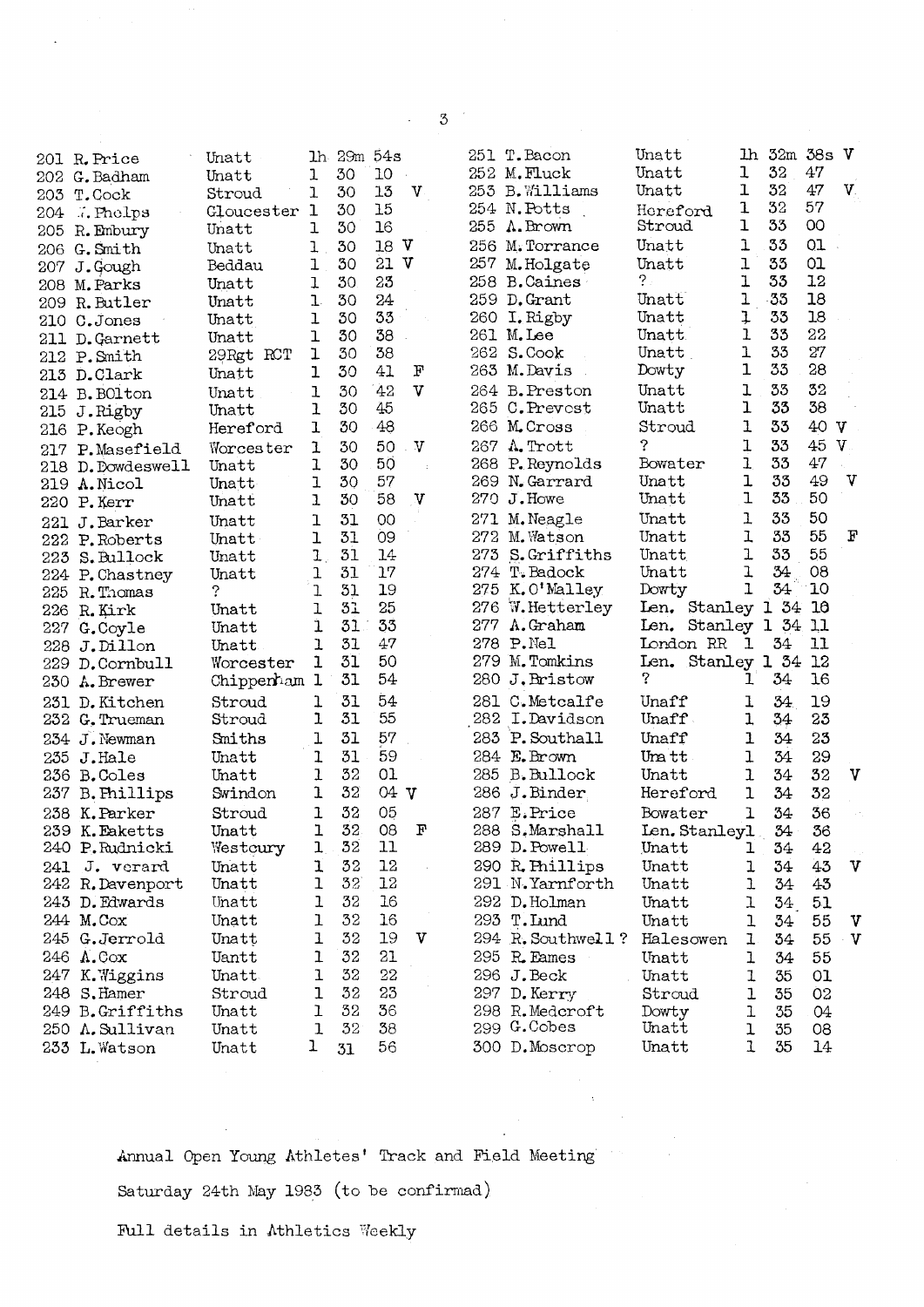| 310                      | 301 B.Butler<br>302 G. Young<br>303 R. Dowswell<br>304 D. Bubbs<br>305 D.Cole<br>306 D. Jerrit<br>307 M. Lunn<br>308 P.Higgins<br>309. B. Falmer<br>J.Millen | Unatt<br>Unatt<br>Unatt<br>Unatt<br>Unatt<br>Unatt<br>Unatt<br>Unatt<br>Unatt<br>lnatt | ı<br>ı<br>ı<br>$\mathbf 1$<br>1<br>ı<br>$\mathbf 1$<br>ı<br>J. | lh 35m 21s<br>35<br>35<br>35<br>35<br>35<br>35<br>35<br>35<br>35 | 23<br>23<br>23<br>25<br>25<br>28<br>31<br>32<br>32 | V<br>$\mathbf v$ | 358.       | 351 S. Harrison<br>352 T. Houston<br>353 B. Lusty<br>354 R. Warren<br>355 M. Phillips<br>356 H.Amphlett<br>357 M. Boucher<br>A.N. Other<br>359 M.Little<br>360 K.Scott | Unatt<br>Unatt<br>Unatt<br>Troughton<br>Unatt<br>Unatt<br>Unatt<br>7<br>Bowater<br>Unatt | ı<br>$\mathbf{1}$ .<br>1<br>1<br>ı<br>ı<br>1<br>ı<br>ı | $1h$ 38m $01s$ $F$<br>38<br>$38$ .<br>38<br>38<br>38<br>38<br>38<br>38<br>38 | 06<br>18<br>25<br>27<br>27<br>28<br>40<br>40<br>47 | V                     |
|--------------------------|--------------------------------------------------------------------------------------------------------------------------------------------------------------|----------------------------------------------------------------------------------------|----------------------------------------------------------------|------------------------------------------------------------------|----------------------------------------------------|------------------|------------|------------------------------------------------------------------------------------------------------------------------------------------------------------------------|------------------------------------------------------------------------------------------|--------------------------------------------------------|------------------------------------------------------------------------------|----------------------------------------------------|-----------------------|
| 312                      | 311 A.N. Other<br>G. Cowap                                                                                                                                   | 2<br>Unatt                                                                             | ı<br>ı                                                         | 36<br>35                                                         | 40<br>40                                           |                  |            | 361 T. Timbrell<br>362 C. Francis                                                                                                                                      | Unatt<br>Unatt                                                                           | 1<br>$\mathbf{I}$                                      | 38<br>38                                                                     | 51<br>54                                           |                       |
| 313<br>314<br>315        | D. Beddard<br>K.Randell<br>K. Biddlecombe Unatt<br>316 A. LeCoyte                                                                                            | Unatt<br>Stroud<br>Swindon                                                             | 1<br>ı<br>ı<br>ı                                               | 35<br>35<br>35 <sup>°</sup><br>35                                | 40<br>40<br>43<br>44                               |                  |            | 363 C.Vigrass<br>364 N.Griffen<br>365 P. Luxton<br>367 D. Cheshire                                                                                                     | Ross-o-Wye<br>Unatt<br>Unatt<br>Unatt                                                    | ı<br>ı<br>ı<br>ı                                       | 38<br>38<br>39<br>39                                                         | 56<br>59<br>02<br>08                               |                       |
|                          | 317 M. Hellewell<br>318 W. Brain                                                                                                                             | Unatt<br>Unat                                                                          | ı<br>ı                                                         | 35<br>35                                                         | 44<br>46                                           |                  |            | 367 J.Carter<br>368 R. Mountjoy                                                                                                                                        | Unatt<br>Unatt                                                                           | 1<br>1                                                 | 39<br>39                                                                     | 12<br>19                                           |                       |
| 319<br>321               | D. Marchant<br>320 J.Tilley<br>D. Wakefield                                                                                                                  | Unatt<br>Unatt<br>Unatt                                                                | ı<br>ı<br>ı                                                    | 35<br>35<br>36                                                   | 49<br>56<br>12                                     |                  |            | 369 J. Pearman<br>370 R. Anos<br>371 D.John                                                                                                                            | Unatt<br>Unatt<br>Unatt                                                                  | ı<br>1<br>1                                            | 39<br>39<br>39                                                               | 24<br>29<br>29                                     |                       |
| 323                      | 322 V. Shellard<br>I. Kennedy<br>324 A. Tisher                                                                                                               | Stroud<br>Unatt<br>Polico                                                              | ı<br>ı<br>$\mathbf{I}$                                         | 36<br>36<br>$36^\circ$                                           | 23<br>23<br>25                                     | F                | 372        | L. Parker-Dodd Gloucester 1<br>373 G. Leyshom<br>374 D.Rolley                                                                                                          | Gloucester 1<br>Gloucester 1                                                             |                                                        | 39<br>39<br>39                                                               | 33<br>33<br>37                                     | $_{\rm F}$<br>ν       |
| 355<br>326<br>327        | D.Clark<br>A. Davis<br><b>B.</b> Stevens                                                                                                                     | Unatt<br>Unatt<br>Droitwich                                                            | ŀ<br>ı<br>ı                                                    | 36<br>36.<br>36                                                  | 33<br>37<br>38                                     | $\mathbf{v}$     | 375<br>377 | M. Parker<br>376 D.Griffths<br>R. Britten                                                                                                                              | Unatt<br>Unatt<br>Unatt.                                                                 | ı<br>ı<br>ı                                            | 39<br>39<br>39                                                               | 42<br>47<br>51                                     |                       |
| 328<br>329<br>330<br>331 | M.Collins<br>S. Price<br>P. Pateman<br>D. Chandler                                                                                                           | Gloucester<br>Unatt<br>Unatt<br>Unatt                                                  | 1<br>ı<br>1<br>ľ                                               | 36<br>36<br>36<br>36                                             | 38<br>38<br>44<br>51                               | $\mathbf v$<br>F |            | 378 C. Roberts<br>379 P.Hickling<br>380 T.Geddes<br>381 R. Lewis                                                                                                       | Caldicot<br>Froude<br>Unatt                                                              | ı<br>1<br>ľ                                            | 39<br>39<br>40                                                               | 53<br>59<br>O <sub>3</sub>                         |                       |
| 332                      | P. Brown                                                                                                                                                     | Unatt                                                                                  | 1                                                              | 36                                                               | 58                                                 |                  |            | 382 R. Matthews                                                                                                                                                        | Unatt<br>Unatt                                                                           | ı<br>1                                                 | 40<br>40                                                                     | 09<br>12                                           |                       |
| 333<br>334               | D. Lamond.<br>T. Poyner                                                                                                                                      | Unatt<br>Unatt                                                                         | ı<br>ì                                                         | 37<br>37<br>37                                                   | 02<br>02                                           |                  | 383        | T. Southgate<br>384 J. Davis                                                                                                                                           | Unatt<br>Unatt                                                                           | 1<br>r                                                 | 40<br>40                                                                     | 15<br>34                                           | $\mathbf{V}$          |
| 335<br>336<br>337        | P. Stone<br>B. Hay<br>M. Aldridge                                                                                                                            | Unatt<br>Unatt<br>Unatt                                                                | 1<br>ı<br>$\mathbf{I}$                                         | 37<br>37                                                         | 09<br>11<br>13                                     |                  | 385        | J. Anderson<br>386 J.Duckworth<br>387 P. Salter                                                                                                                        | Unatt<br>Unatt<br>Dowty.                                                                 | ı<br>ı<br>ı                                            | 40<br>40<br>40                                                               | 37<br>38<br>43                                     |                       |
|                          | 338 K.Molton<br>339 M. Champness<br>340 R. Thompson                                                                                                          | Unatt<br>Unatt<br>Unatt                                                                | $1^{\circ}$<br>1<br>1                                          | 37<br>37<br>37                                                   | 17<br>29<br>36                                     |                  |            | 388 G. Smith<br>389 C.Pinch<br>390 C. Russel                                                                                                                           | 29Rgt RCT<br>Unatt<br>29 Rgt RCT                                                         | ı<br>1<br>$\mathbf{1}$                                 | 40<br>40<br>40                                                               | 45<br>48<br>48                                     |                       |
|                          | 341 E. Simmonds<br>342 A.Jones<br>343 A. Paterson                                                                                                            | Caldicot<br>Caldicot<br>Unatt                                                          | ı<br>1<br>ı                                                    | 37<br>37<br>37                                                   | 41<br>41<br>42                                     | v                |            | 391 J.Gilder<br>392 W. Hathaway<br>393 J.Dyson                                                                                                                         | Unatt<br>Unatt                                                                           | ı<br>ı                                                 | 40<br>40                                                                     | 55<br>55                                           |                       |
|                          | 345 R. Harris<br>345 M. Staley<br>346 N.Tincello                                                                                                             | Bredon<br>Unatt<br>Gloucester                                                          | 1<br>1<br>ŀ                                                    | 37<br>37<br>37                                                   | 42<br>43<br>44                                     | V                |            | 394 F.Duffy<br>395 A. Knee<br>396 T.Jones                                                                                                                              | Unatt<br>?<br>Trowbridge<br>Unatt                                                        | ı<br>ı<br>1<br>ı                                       | 40<br>40<br>40<br>41                                                         | 56<br>56<br>57<br>04                               | V<br>$\mathbf v$<br>V |
| 347<br>348               | M. Webb<br>K.Hefferman                                                                                                                                       | Unatt<br>Unatt                                                                         | 1<br>ı                                                         | 37<br>37                                                         | 45<br>46                                           |                  |            | 397 N. Paterson<br>398 P.Carley                                                                                                                                        | Unatt                                                                                    | 1                                                      | 41                                                                           | 08                                                 |                       |
| 349                      | R.Medcraft<br>350 P.Hobbs                                                                                                                                    | Dowty<br>Unatt                                                                         | ı<br>1                                                         | 37<br>38                                                         | 46<br>01                                           |                  |            | 399 D. Ward<br>400 A.N. Other                                                                                                                                          | Unatt<br>Unatt<br>?                                                                      | l<br>1<br>ı                                            | 42<br>41<br>41                                                               | 09<br>13<br>14                                     | FV                    |

 $\overline{4}$ 

Romenber, for Group Training, Advice, Coaching, Discounts, Friendship, Equipment, Social Events, and Transport to major events, herewisely,  $\mu_{\mu}$ ,  $\mu_{\mu}$ , social Events, and Transport to major events,

 $\lambda \in \mathcal{X} \times \mathcal{X}$ 

 $\overline{1}$ 

Our Club Nights are: Tuesday and Thursday evenings 6pm, Sunday morning 10.30am At: Archway School, Paganhill, Stroud.

All are welcome, any age or ability, either sex.

þ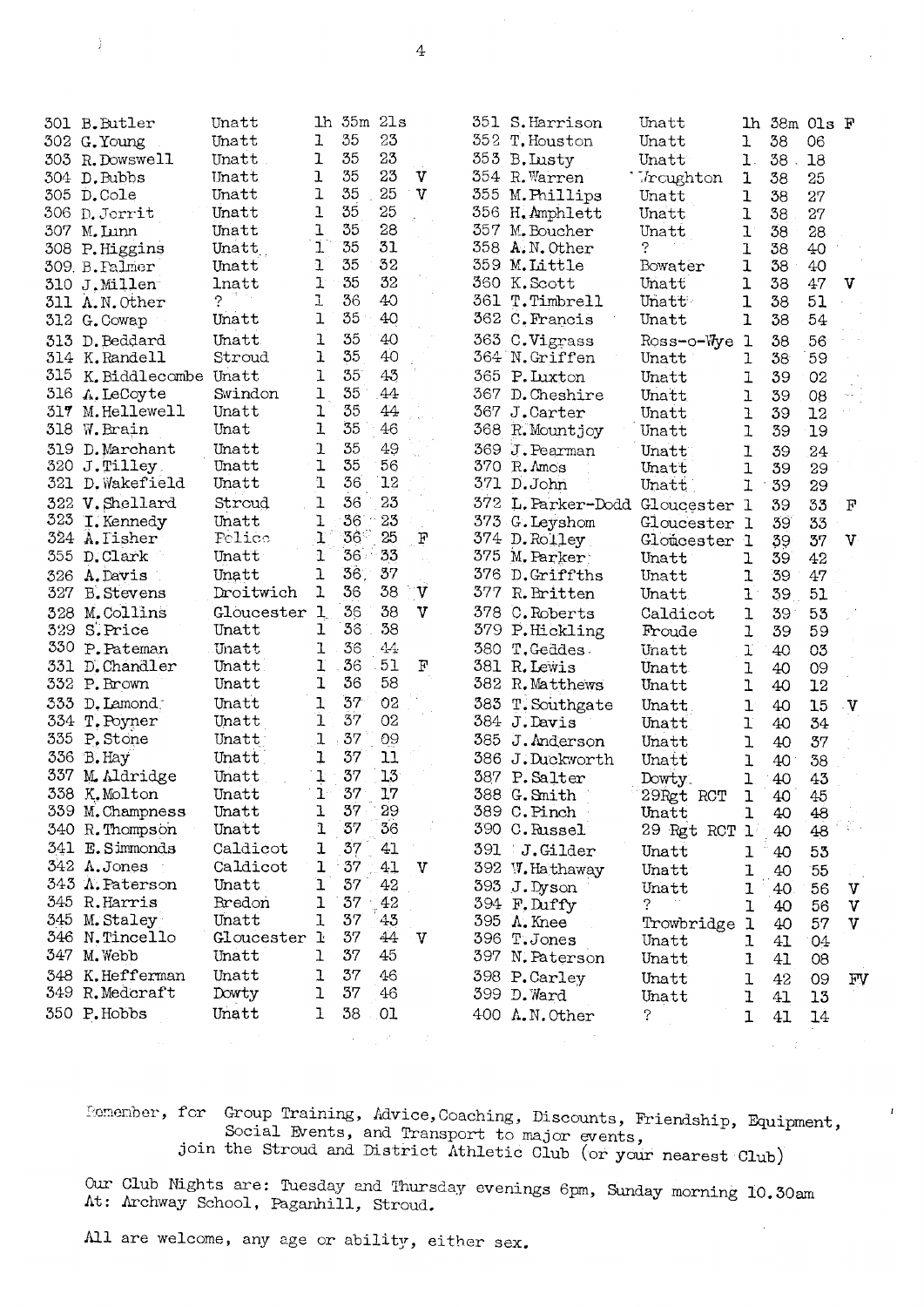|     | 401 R. Briers               | Unatt        | lh.                  | 41m  | 15s            |              |     | 451 C. Axford                   | Unatt        |                   | lh 44m 48s |          |              |
|-----|-----------------------------|--------------|----------------------|------|----------------|--------------|-----|---------------------------------|--------------|-------------------|------------|----------|--------------|
|     | 402 P.Burford               | Unatt        | 1                    | 41   | 16             |              |     | 452 T. Williams                 | Unatt        | ı                 | 44         | 49       |              |
|     |                             | Unatt        | 1                    | 41   | 27             |              |     | 453 M.Richards                  | Unatt        | ı                 | 44         | 50       |              |
|     | 403 G. Strickland           | LDWA         | $\mathbf 1$          | 41   | 31             |              |     | 454 S. Earley                   | Bowater      | 1                 | 44         | 59       |              |
|     | 404 M.Woodward              |              |                      | 41   | 35             |              |     |                                 |              |                   |            |          |              |
|     | 405 P.Hobbs                 | Unatt        | ı<br>$\mathbf 1$     | 41   | 41             |              |     | 455 T. Brenchley<br>456 G. Kear | Unatt        | $\mathbf 1$       | 44         | 08       |              |
|     | 406 C.Barber                | Unatt        | $\mathbf{I}$         | 41   | 45             |              |     | 457 D. Johnson                  | Bowty.       | 1<br>$\mathbf 1$  | 45<br>45   | 11<br>11 |              |
|     | 407 A.Roussel               | Unatt        |                      |      |                |              |     |                                 | Unatt        |                   |            |          |              |
|     | 408 B. Thorpe               | Unatt        | ı                    | 41   | 45             |              |     | 458 D. Coombs                   | Unatt        | ı                 | 45         | 11       |              |
|     | 409 D. Webb                 | Unatt        | ľ                    | 41   | 49             |              |     | 459 U.Elwell                    | Tipton       | ı                 | $45 -$     | 25       | $\mathbf F$  |
|     | 410 P.Boldero               | Stroud       | 1                    | 41   | 52             | $\mathbf v$  |     | 460 P. Winter                   | Inatt        | 1                 | 45         | 28       |              |
|     | 411 W.Dawson                | Unatt        | ı                    | 41   | 56             |              |     | 461 L. Morgan                   | Unatt        | ı                 | 45         | 28       | $\mathbf v$  |
|     | 412 G.Curtis                | Stroud       | ı                    | 42   | 00             |              |     | 462 C.Heene                     | Gloucester 1 |                   | 45         | 30       | FV           |
|     | 413 R. Kenny                | Unatt        | $\mathbf 1$          | 42   | 03             |              |     | 463 B.Allard                    | Unatt        | ľ                 | 45         | 33       |              |
|     | 414 P.Jones                 | Unatt        | ı                    | 42   | 06             |              |     | 464 S.Ayling                    | WhiteHorse   | 1                 | 45         | 35       | $\mathbf F$  |
|     | $415$ $\Lambda$ . Pratt     | Unatt        | 1                    | 42   | O(7)           |              |     | 465 P. Westlate                 | Unatt.       | 1                 | 45         | 36       |              |
| 416 | A. Brown                    | Exeter       | $\mathbf{1}$         | 42   | 08             | v            |     | 466 M. Herbert                  | Unatt        | ı                 | 45         | 44       |              |
|     | 417 D. Tiller               | Unatt        | ı                    | 42   | 09             |              |     | 467 G. Watts                    | Unatt        | ı                 | 45         | 50       |              |
|     | 418 P. Warren               | Unatt        | ľ                    | 42   | 12             |              |     | 468 R. Hodgkiss                 | Newport      | ı                 | 45         | 51       | $\mathbf{V}$ |
|     | 419 C. Price                | Unatt        | ı                    | 43   | 13             |              |     | 469 D. Barrow                   | Unatt        | ı                 | 45         | 56       | $\mathbf{V}$ |
|     | 420 F. Staples              | Unatt        | $\mathbf 1$          | 42   | 14             | $\mathbf{V}$ |     | 470 J. Spicer                   | Unatt        | ı                 | 45         | 58       |              |
|     | 421 B.Usher                 | Unatt        | ı                    | 42   | 15             |              |     | 471 S. Waters                   | Unatt        | ı                 | 46         | 01       |              |
|     | 422 D. Kret                 | Unatt        | ı                    | 42   | 18             |              |     | 472 P.McClure                   | Unatt        | ı                 | 46         | 13       |              |
|     | 423 P.Long                  | Unatt        | ı                    | 42   | 18             |              |     | 473 R. Blanch                   | Unatt        | Ţ.                | 46         | 19       | $\mathbf v$  |
| 424 | J. Watts                    | Unatt        | $\mathbf{I}$         | 42   | 24             |              |     | 474 S.Long                      | Stroud       | ï                 | 46         | 25       | FV           |
|     | 425 T. Simpson              | Unatt        | $\mathbf 1$          | 42   | 34             |              |     | 475 R. Sollis                   | Unatt        | $\mathbf{I}$      | 46         | 36       |              |
|     | 226 P.Meddimgs              | Unatt        | 1                    | 42   | 35             |              |     | 476 M. Harvey                   | Gloucester 1 |                   | 46         | 40       |              |
|     | 427 R.Tanner                | Unatt        | ı                    | 42   | 43             | $\mathbf{V}$ | 477 | A. Pritchard                    | Woodchester1 |                   | 46         | 48       |              |
|     | 428 R. Thomas               | Unatt        | 1                    | 42   | 46             |              |     | 478 M. Morris                   | Unatt        | 1                 | 46         | 48       |              |
|     | 429 A. Williamson           | Chelt&Cots.1 |                      | 42   | 54             |              |     | 479 M. Davis                    | Unatt        | 1                 | 46         | 58       |              |
|     | 430 W. Bishop               | Stroud       | ı                    | 42   | 55             |              |     | 480 S. Austin                   | Unatt        | ı                 | 47         | OI.      |              |
|     | 431 B. Griffiths            | Caldicot     | 1                    | 42   | 57             |              |     | 481 T. Adams                    | Unatt.       | ľ                 | 47         | 19       |              |
| 432 | Wilkins                     | Unatt        | ʻı                   | 43   | 04             |              |     | 482 P.Dyer                      | Unatt        | 1                 | 47         | 22       |              |
|     | 433 M. Smith                | Unatt        | ı                    | 43   | Q <sub>4</sub> |              |     | 483 M. Godwin                   | Unatt.       | ı                 | 47         | 24       |              |
|     | 434 R. Ridler               | Unatt        | ı                    | 43   | 07             |              |     | 484 $\Lambda$ . Fletcher        | Unatt        | $\mathbf{I}$      | 47         | 47       | $\mathbf F$  |
| 435 | C.Jones                     | Unatt        | $\mathbf{1}^{\cdot}$ | 43   | 24             | V            |     | 485 P.Lloyd                     | Unatt        | 1                 | 47         | 54       | $\mathbf{V}$ |
|     | 436 M. Thomas               | Oxford C     | ı                    | 43   | 30             | F            | 486 |                                 |              |                   |            |          | $\mathbf{V}$ |
| 437 |                             | Unatt        | 1                    | 43   | 40             |              | 487 | D. Gapper<br>M. Richards        | Westbury     | 1                 | 48         | 11       |              |
|     | R. Alway<br>438 K. Williams | Unatt        | $\mathbf{1}$         | 43   | 47             |              |     |                                 | Unatt        | 1<br>$\mathbf{I}$ | 48         | 32       |              |
|     |                             | Unatt        |                      |      |                |              |     | 488 P.Vaughan                   | Unatt        |                   | 48         | 35       |              |
|     | 439 P.Turnar                |              | ı                    | 43   | 50             |              |     | 489 R. Heath                    | Unatt        | ı                 | 48         | 50       |              |
|     | 440 A. Hunt                 | Unatt        | ľ                    | 44   | O <sub>5</sub> |              |     | 490 R.Maynard                   | Unatt        | 1                 | 48         | 57       |              |
|     | 441 K. Wozencroft           | Unatt        | ı                    | 44   | 12             |              |     | 491 T. Foster                   | Bredon       | ı                 | 49         | 09       |              |
|     | 442 K. Wyndow               | Unatt        | ı                    | 44   | 15             |              |     | 492 J. Sparey                   | Unatt        | 1                 | 49         | 19       |              |
|     | 443 T. Taylor               | Unatt        | ı                    | 44   | 18             |              |     | 493 K. Brain                    | Unatt        | ı                 | 49         | 19       |              |
|     | 444 S. Butterfield Stroud   |              | 1                    | 44   | 19             | $\mathbf F$  |     | 494 P. Houghton                 | Unatt        | ı                 | 49         | 19       |              |
|     | 445 M. Farugo               | Unatt        | ı                    | 44   | 20             |              |     | 495 M. Tilling                  | RHP          | 1                 | 49         | 25       |              |
|     | 446 J.Drakeley              | Unatt        | ľ                    | 44   | 26             |              |     | 496 S. Paxton                   | Unatt        | 1                 | 49         | 27       |              |
|     | 447 C. Bartley              | Unatt        | ľ                    | $44$ | 29             |              |     | 497 R. Lancaster                | Unatt        | 1                 | 49         | 31       |              |
|     | 448 A.Howe                  | Glos         | ı                    | 44   | 39             |              |     | 498 M. Fryer                    | Unatt        | ı                 | 49         | 40       |              |
|     | 449 D. King                 | Unatt        | ı                    | 44   | 45             |              |     | 499 M. Parry                    | Unatt        | ı                 | 49         | 41       |              |
|     | 450 R.Hedges                | Unatt        | ı                    | 44   | 45             |              |     | 500 N.Griffen                   | Unatt        | ı                 | 49         | 41       |              |

The Stroud and District Athletic Club hope that all competitors enjoyed themselves. We look forward to your coming again next year. Plans for next year's race include: Plastic numbers

 $\mathbb{R}^2\mathbb{Z}$  .

Less grass Bigger limit on entires - 1500 approx Morning start - 11 am approx

5